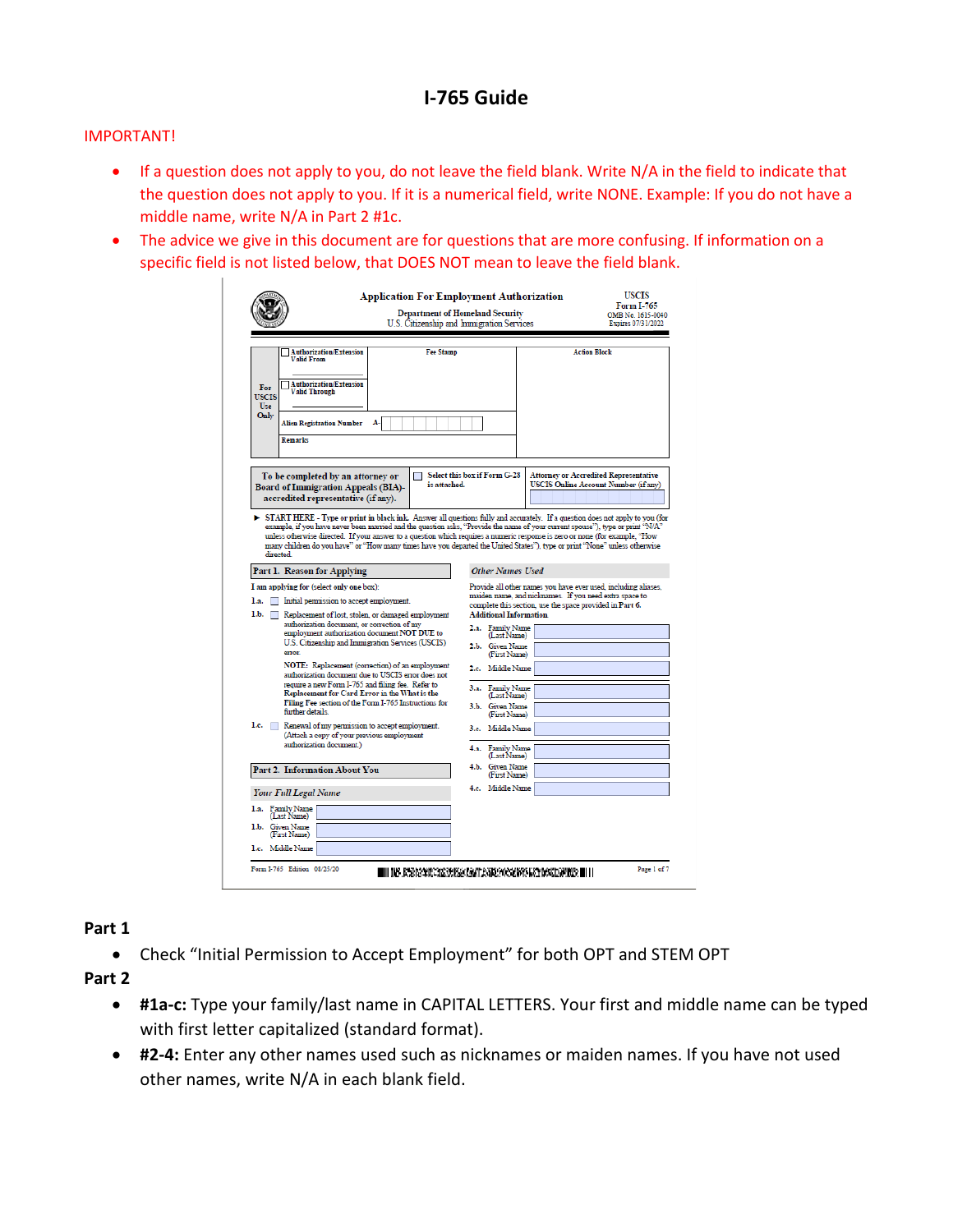| Part 2. Information About You (continued)           |                                                                                                                      |  |  |  |  |
|-----------------------------------------------------|----------------------------------------------------------------------------------------------------------------------|--|--|--|--|
| Your U.S. Mailing Address<br>(USPS ZIP Code Lookup) |                                                                                                                      |  |  |  |  |
| 5.а.                                                | In Care Of Name (if any)                                                                                             |  |  |  |  |
|                                                     |                                                                                                                      |  |  |  |  |
| 5.Ь.                                                | <b>Street Number</b><br>and Name                                                                                     |  |  |  |  |
| 5.c.                                                | Ste.<br>$\Box$ Fir.<br>$ $ Apt.                                                                                      |  |  |  |  |
|                                                     | 5.d. City or Town                                                                                                    |  |  |  |  |
| 5.e.                                                | $\parallel$ 5.f. ZIP Code<br>State                                                                                   |  |  |  |  |
| 6.                                                  | Is your current mailing address the same as your physical<br>address?<br>⊤Yes ∏No                                    |  |  |  |  |
|                                                     | NOTE: If you answered "No" to Item Number 6.,<br>provide your physical address below.                                |  |  |  |  |
| <b>U.S. Physical Address</b>                        |                                                                                                                      |  |  |  |  |
| 7.а.                                                | <b>Street Number</b><br>and Name                                                                                     |  |  |  |  |
| 7љ.                                                 | $\Box$ Apt.<br>$\Box$ Ste.<br>$\Box$ Fir.                                                                            |  |  |  |  |
|                                                     | 7.c. City or Town                                                                                                    |  |  |  |  |
|                                                     | 7.e. ZIP Code<br>7.d. State                                                                                          |  |  |  |  |
| <b>Other Information</b>                            |                                                                                                                      |  |  |  |  |
| 8.                                                  | Alien Registration Number (A-Number) (if any)                                                                        |  |  |  |  |
|                                                     | ► A-                                                                                                                 |  |  |  |  |
| 9.                                                  | USCIS Online Account Number (if any)                                                                                 |  |  |  |  |
| 10.                                                 | Gender<br>Male<br>Female                                                                                             |  |  |  |  |
| 11.                                                 | <b>Marital Status</b>                                                                                                |  |  |  |  |
|                                                     | Single<br>Married<br>Divorced<br>Widowed                                                                             |  |  |  |  |
| 12.                                                 | Have you previously filed Form I-765?<br>I Yes<br>∣ No                                                               |  |  |  |  |
|                                                     | 13.a. Has the Social Security Administration (SSA) ever<br>officially issued a Social Security card to you?<br>No No |  |  |  |  |
|                                                     | <b>SIGNER MOVEMENT</b><br>. .                                                                                        |  |  |  |  |

• **#5-7:** For mailing address, use the address where you expect to be living for the next three to five months. This address must be in the US.  $\circ$  If you know or think you will move, you can use "In Care Of Name" to have your mail sent to a friend, family member, or ISSS. If you wish to use ISSS, enter this address:

- **In Care of Name:** ISSS
- **Street Number and Name:** 2200 S. Josephine St.
- **City:** Denver **State:** CO **Zip:** 80208

 $\circ$  If the mailing address you enter for #5 is not your residence (for example: if you use the address of I-House or a relative you don't live with) then check NO on #6 and enter the address **where you live** in #7a-e. If your address changes at any time after you submit Form I-765, immediately notify USCIS online at<https://egov.uscis.gov/coa/displayCOAForm.do> or by phone at 800-375-5283. oThe US Postal Service does not forward

government mail.

• **#8:** If you have previously applied for an Employment Authorization Document (EAD) then you have an A-Number. The A-Number is listed as USCIS# on your previous EAD card.

• **#12:** If you have previously applied for an EAD card (prior OPT or off-campus work authorization – NOT CPT), check YES.

• **#13-17:** If you have a social security number (SSN), check YES in #13a and enter your SSN in #13b. Check NO for #14 and enter N/A in #16 and #17. If you do not have a SSN, check NO for #13a and complete #13-17.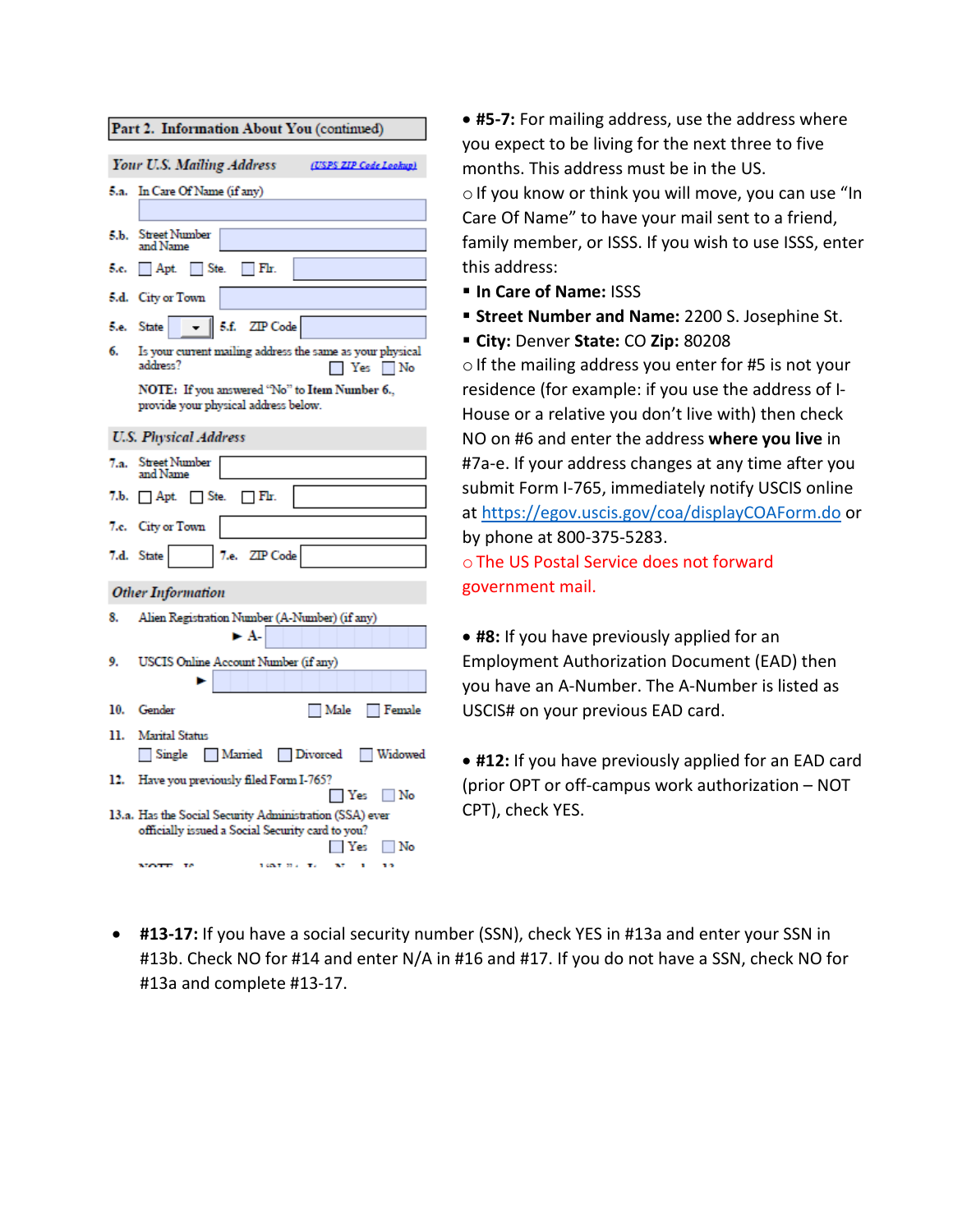| Part 2. Information About You (continued)                                                                                                    | <b>Information About Your Eligibility Category</b>                                                                                                                                                                                                                                                                  |  |  |
|----------------------------------------------------------------------------------------------------------------------------------------------|---------------------------------------------------------------------------------------------------------------------------------------------------------------------------------------------------------------------------------------------------------------------------------------------------------------------|--|--|
| <b>Place of Birth</b><br>List the city/town/village, state/province, and country where<br>vou were born.<br>19.a. City/Town/Village of Birth | Eligibility Category. Refer to the Who May File Form<br>27.<br>I-765 section of the Form I-765 Instructions to determine<br>the appropriate eligibility category for this application.<br>Enter the appropriate letter and number for your eligibility<br>category below (for example, $(a)(8)$ , $(c)(17)(iii)$ ). |  |  |
| 19.b. State/Province of Birth                                                                                                                | (c)(3)(C) STEM OPT Eligibility Category. If you<br>28.<br>entered the eligibility category (c)(3)(C) in Item Number<br>27., provide the information requested in Item Numbers<br>$28.a. - 28.c.$                                                                                                                    |  |  |
| 19.c. Country of Birth                                                                                                                       | 28.a. Degree                                                                                                                                                                                                                                                                                                        |  |  |
| Date of Birth (mm/dd/yyyy)<br>20.                                                                                                            | 28.b. Employer's Name as Listed in E-Verify                                                                                                                                                                                                                                                                         |  |  |
| <b>Information About Your Last Arrival in the</b><br><b>United States</b>                                                                    | 28.c. Employer's E-Verify Company Identification Number or a<br>Valid E-Verify Client Company Identification Number                                                                                                                                                                                                 |  |  |
| 21.a. Form I-94 Arrival-Departure Record Number (if any)<br>21.b. Passport Number of Your Most Recently Issued Passport                      | (c)(26) Eligibility Category. If you entered the eligibility<br>29.<br>category $(c)(26)$ in Item Number 27., provide the receipt<br>number of your H-1B spouse's most recent Form I-797<br>Notice for Form I-129, Petition for a Nonimmigrant                                                                      |  |  |
| 21.c. Travel Document Number (if any)                                                                                                        | Worker.                                                                                                                                                                                                                                                                                                             |  |  |
| 21.d. Country That Issued Your Passport or Travel Document                                                                                   | (c)(8) Eligibility Category If you entered the eligibility<br>30.<br>category (c)(8) in Item Number 27., provide the<br>information requested in Item Numbers 30.a. - 30.g.                                                                                                                                         |  |  |
| 21.e. Expiration Date for Passport or Travel Document<br>(mm/dd/vyyy)                                                                        | 30.a. Have you EVER been arrested for, and/or charged with,<br>and/or convicted of any crime in any country?<br>Yes<br>No                                                                                                                                                                                           |  |  |

- **#21a:** Electronic I-94: Enter the Admission (I-94) Record Number from your electronic form downloaded from [https://i94.cbp.dhs.gov/I94/.](https://i94.cbp.dhs.gov/I94/) Paper I-94: Enter the complete number listed on the upper left corner of your paper I-94 card.
- **#22:** Enter the date of your last entry to the US. The date will match the date on your I-94 unless you traveled to Canada, Mexico, or the adjacent islands for less than 30 days and did obtain a new I-94.
- **#23:** Enter the city and state where you passed through US Customs and Border Patrol. This may not be the last leg of your flight (Example: passed through US Customs and Border Patrol in Los Angeles, CA but then flew to Denver. Write Los Angeles, CA in this case).
- **#27:** Enter the appropriate eligibility category:
	- o **(C) (3) (A) –** Pre-completion OPT (employment occurring prior to degree completion)
	- o **(C) (3) (B) –** Post-completion OPT (employment occurring after degree completion or after all course requirements with only thesis/dissertation remaining)
	- o **(C) (3) (C) –** STEM OPT extension
- **#28:** Leave this field blank if you are applying for the eligibility categories (C) (3) (A) or (C) (3) (B).
	- o If you are applying for the STEM OPT extension, list your degree in #28a (example: PhD in Chemistry), your employer's name as listed in E-Verify in #28b, and the employer's E-Verify number in #28c.
	- $\circ$  Contact your employer for the E-Verify name and number. The Employer Identification Number (EIN) is NOT the E-Verify number.
- **#29-31:** Leave these fields blank. They apply to other eligibility categories and not to the ones listed above in #27.